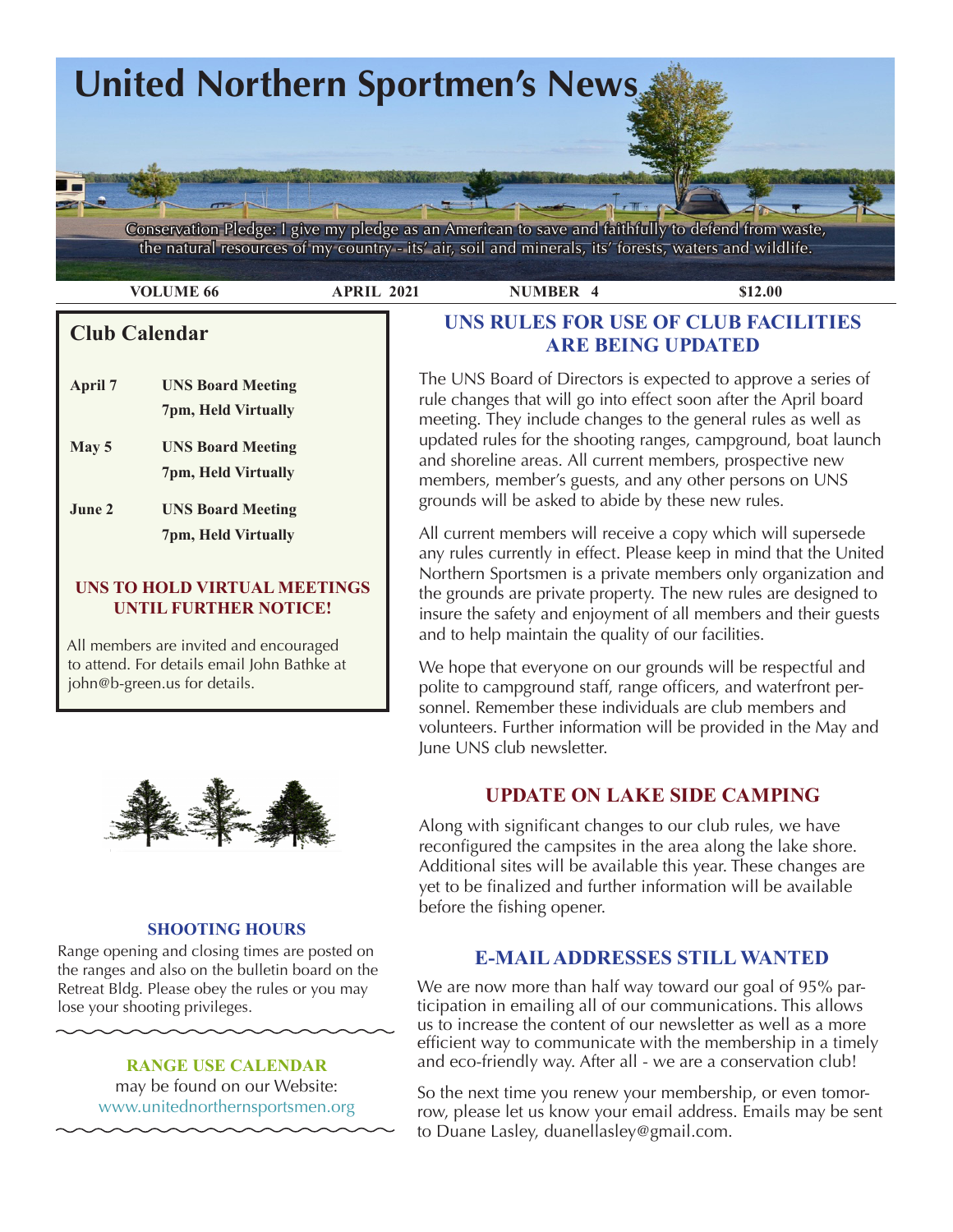#### **UNS BOARD OF DIRECTORS MEETING MINUTES MARCH 3, 2021**

**Call to order (Via Zoom):** by President Tom Wasbotten at 7:04 pm., Conservation Pledge.

**Roll call of officers:** Tina Sund, Tom Wasbotten, John Bathke, Lance Haavisto, Jeff Jarvela, Lance Parthe, Vickie Jensen, Gene Shaw, Duane Lasley, Bob Kuettel, Judy Foy, Mike Foy and Cody Privette.

**Members Present:** Sue Bathke, Eric Hansen, Ron Cretens.

**Excused Officers:** Lance Haavista

**Introduction of New Members:** NA **Correspondence:** Gnesen Township Newsletter

**Agenda additions:** Motion to approve the agenda (M/S/C).

**Reading of Minutes:** Motion to approve the February minutes (M/S/C).

**Treasurer's Report: Tina Sund as of 2/28/21:** United Health Group sent a \$930 donation on behalf of Tina Sund and Vickie Jensen for volunteer hours. Quarterly taxes due in April. Motion made to approve the report and pay bills (M/S/C).

**Membership Secretary's Report: Tina Sund as of 2/28/21:** Current membership is 1824 with 23 individual memberships & 14 family memberships and 20 - 2nd notices were sent out.

#### **Committee Reports:**

**Webmaster – Eric Hansen:** Updated Facebook and website with range reservations and newsletter. Eric gave an overview of the domain registration and web hosting for the website as well as the costs. Discussion followed about other domains to register.

**Newsletter – Sue Bathke:** 3/15 is the deadline for April's newsletter. Each BOD member was asked to submit favorite fish. **Incident Reports – Lance Parthe:** We've had a couple of issues with a shooter before 8am on the pistol range. A member has been up about 8 times with an entire class without paying the reservation or paying guest fees. Discussion followed. Motion made to draft a letter to the member (M/S/C).

**Facilities Committee – Lance Parthe:** No issues so far. **Tina Sund:** We should begin to plan to reopen for spring. **Range and Grounds Calendar – Bob Kuettel & Lance Parthe:** Nothing to share.

**Grants Committee – Gene Shaw:** Discussion followed about YOFD grants and shooting range improvements.

**Volunteer Committee – Tina Sund:** Howard Farmer 1200+ Vickie Jensen 300+

**Finance Committee – John Bathke:** Committee has met.

**Communications Committee – John Bathke:** Rules subcommittee has met and continues to make good progress.

#### **OLD BUSINESS:**

**Mechanical Trap Thrower – Lance Haavisto:** Discussion followed about selling the old thrower and buy something that's easier to use. Discussion followed about the age of the thrower. John Bathke suggested that we apply for a grant for a new trap thrower. Lance Haavisto and Gene Shaw will work together on a grant.

#### **NEW BUSINESS:**

**UNS Summer Walleye Fishing Contest/Kids Fishing Class – Tom Wasbotten:** Discussion followed about hosting the event this year. Will need to find an event chair for the contest.Discussion followed about a catch-photo-release contest. Gene Shaw will report back at April meeting.

**High School Trap Team Request – Tom Wasbotten:** Tom talked about the request from Lakeview Christian Academy for a donation and the use of the trap range for team practice. Discussion followed about memberships for the athletes and their families. Motion made to allow the Lakeview Christian Academy to use our trap range on Tuesdays and Thursdays from 4-7pm on 4/13-5/27 as long as their coaches and any involved adults maintain current membership. (M/S/C) **Long Range Planning – Lance Haavisto:** Lance talked of the need to create a long range plan for upgrades and projects. **DNR Sponsored Firearm Safety Field Training – Tom Wasbotten:** Discussion followed about the lack of field training for youth firearms safety training. John Bathke will look into the club potentially hosting a field training class.

**Members sick or in distress:** Dick Montgomery passed away. Dan Smestad **Adjournment:** Motion made to adjourn at 8:52pm (M/S/C). Respectfully submitted by Cody Privette, Secretary. Next meeting will be held on April 7th at 7pm via Zoom.

# **VOLUNTEER NEEDED**

The Bong Veterans Historical Center is putting together trips to take two groups of veterans to the BWCA, one on July 12th - 18th and the second one a week later from July 26th – August 1st. The Center has one volunteer to be a co-leader for the trips and is looking for another volunteer to be a co-leader for the trips. If you would be interested and able to be a co-leader, or if you know of anyone else that is interested, contact: Duane Lasley, duanellasley@gmail.com, 218-310-4273.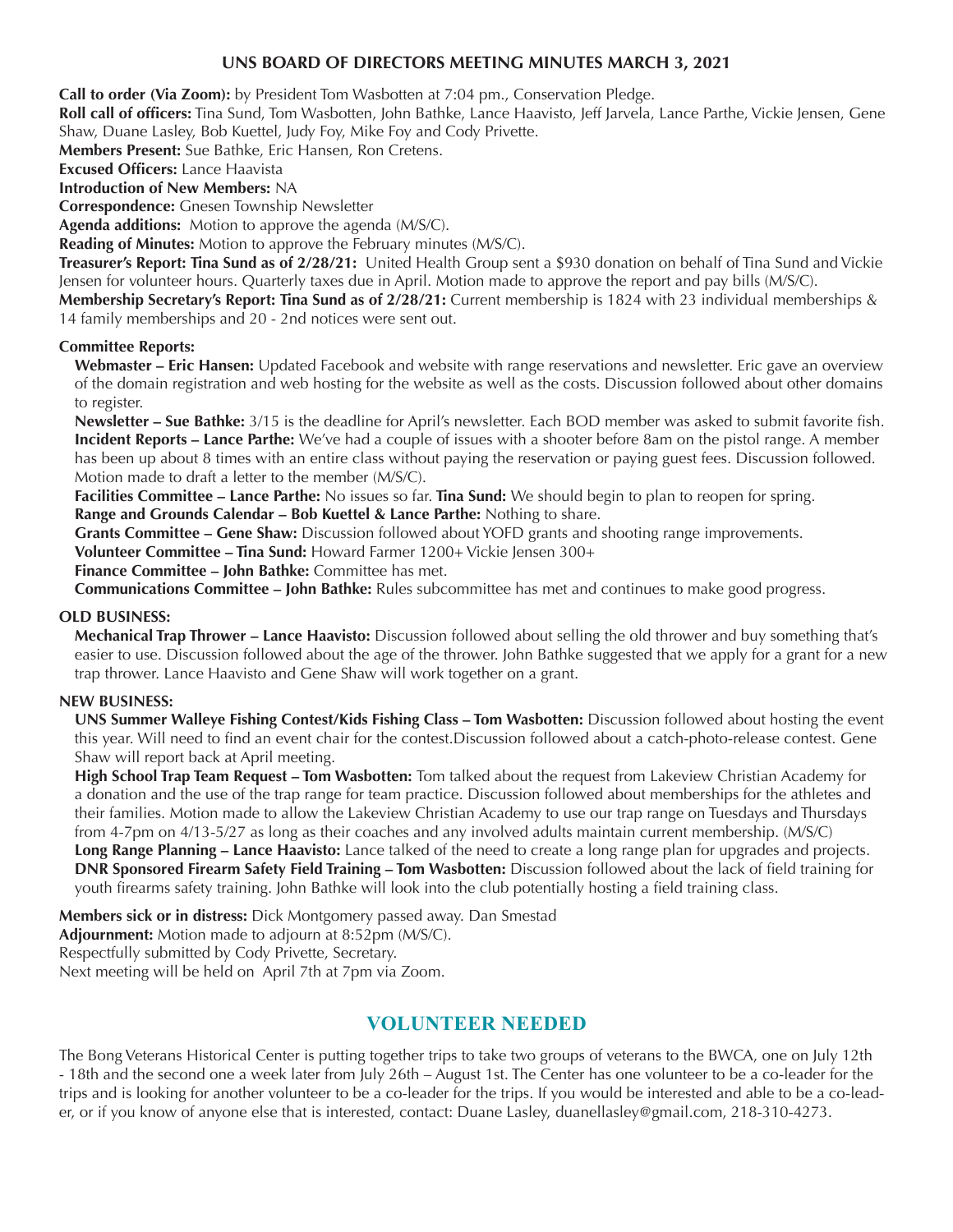### **ONLINE LICENSE PURCHASING REMINDER**

Anyone buying a license online from the Minnesota DNR — especially licenses with application deadlines — should be aware they may need to give themselves some extra time to verify their name in the electronic licensing system.

The system requires a customer to enter their first and last name identically to what they have in the licensing system. For example, an "Elizabeth" listed in the DNR system would need to enter the full name rather than simply "Beth." People can buy DNR licenses online at mndnr.gov/buyalicense.

# **WHAT FISH IS YOUR FAVORITE?**

When UNS Board Members were asked, "Do you have a favorite fish you would like to share with Newsletter readers?" Duane Lasley and Lance Haavisto both said - Lake Trout! Cody Privette says, "The favorite fish for me is two parts, Walleye is the best eat, Crappie is the most fun to catch!" Tom Wasbotten immediately said that it would be Walleye. Lance Parthe's favorite is a salt water fish called a Queen Angel. New Board Member Jeff Jarvela said, "My favorite fish would be a brook trout (caught on a fly rod if I can manage it)." For Gene Shaw it is Small Mouth Bass. Tina Sund said, "Favorite fish to fish is Crappie however, if it is to eat, it is Salmon." John Bathke likes Brook Trout. It reminds him of all the years of traipsing along the North Shore with his fly rod. Eric Hansen likes Walleye!! Sue Bathke thought of how much fun it is catching Bass and how good they taste.

### **WHAT ARE YOU GOING TO FISH FOR IN APRIL?**

|                     | General Season Opener for Northeastern Minnesota:                              |
|---------------------|--------------------------------------------------------------------------------|
| 4/17/21-9/30/21     | Stream Trout (* check regulations for limits)                                  |
| $6/16/20 - 4/14/21$ | Lake sturgeon, shovelnose sturgeon (catch and release only)                    |
| Continuous Season   | Crappie and sunfish (See guidelines below), rock bass (30), white bass (30),   |
|                     | perch (20 daily, 40 possess), bullhead (100), white fish and smelt (no limit). |

Check out [helpful guides](https://www.dnr.state.mn.us/gofishing/how-catch-fish.html) on catching sunfish, bass and other fish. Of course now you can determine what lures or bait you want to try (there are six basic types of artificial lures but many variations to choose from) To learn more about each, down-load our guide. [PDF](https://files.dnr.state.mn.us/education_safety/education/minnaqua/pier_notes/rods_and_reels.pdf) And you will need a place to catch these whily fish. [Find a place to fish](https://www.dnr.state.mn.us/gofishing/where-fish.html) on the DNR website which has maps for 4,500 fishing lakes, trout streams, fishing piers, urban ponds, canoe landings and more.

Spending time with someone who already fishes is the easiest way to learn or remember to fish. Likewise, spending time while fishing is not only relaxing but is also a great way to share some of your knowledge. For additional resources check out [learn to fish opportunities.](https://www.dnr.state.mn.us/gofishing/learn-fish.html)



# **SUNFISH REGULATIONS IN EFFECT ON NEARLY 100 WATERS**

Sunfish anglers will need to closely check the 2021 Minnesota Fishing Regulations booklet and signs at water accesses for new sunfish limits that are now in effect on 94 waters.

The new regulations lower limits on specific waters as part of a Minnesota Department of Natural Resources initiative to protect and improve sunfish sizes. These changes are in response to angler-driven concerns over the declining sizes of sunfish in Minnesota.

The new regulations only modify daily limits on the affected waterbodies. Anglers can only keep the prescribed number of fish per day from the water but can return the next day for another limit as long as they don't exceed the statewide inland water possession limit of 20 sunfish per angler.

The new sunfish regulations only include inland waters of Minnesota. Specifically, 44 waters will have a new daily limit of five sunfish, 31 will have a limit of 10 sunfish, 17 will have a limit of five sunfish and five crappie, and two will have a limit of 10 sunfish and five crappies. In addition to the new waters, there are 57 waters that previously had reduced limits for sunfish and these regulations remain in effect.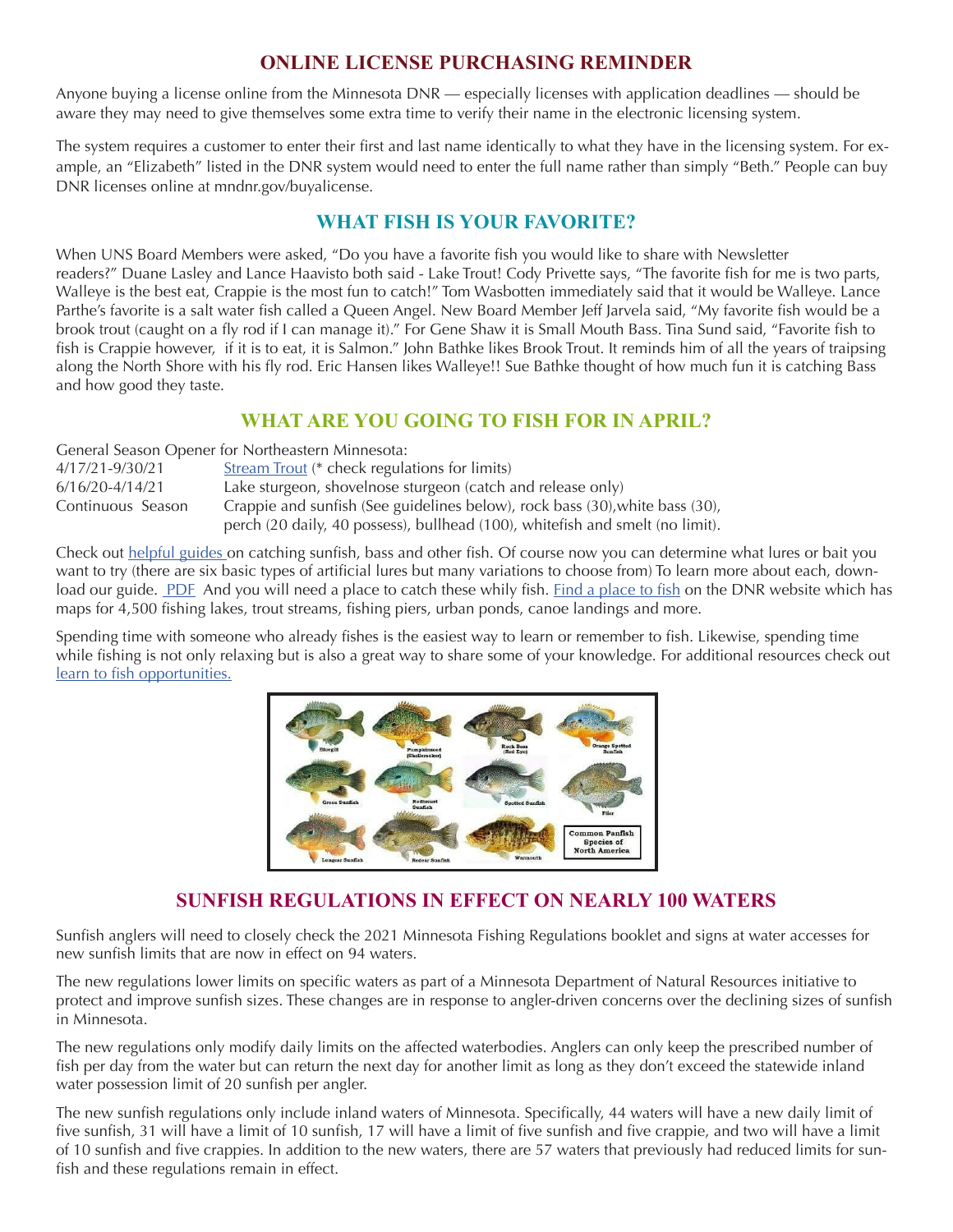### **THE SUNFISH MYTH**

We can never catch too many—or so we thought. Minnesota anglers are learning that in order to grow bigger sunfish, we will need to keep fewer of them. See https://www.dnr.state.mn.us/mcvmagazine/issues/2019/may-jun/sunfish.html.

It's a balmy spring day with warm sunshine on a clandestine small lake in central Minnesota. From the inside of my boat, I pitch a tiny pink jig and bobber to the edge of a promising-looking patch of olive-green hardstem bulrush. The rig hits the water with a small splash and I see shadows stir nearby. The bobber dances twice, then darts straight down under the gleaming water surface and angles away from me. I set the hook with a jerk of my rod and a whirling dervish spins in powerful tight circles, arcing and bouncing the rod with frenzied tugs.

Slowly the fish tires and I draw it near. Soon, in bright afternoon sunshine, a knob-headed male bluegill rests in my wetted hand, its plump proportions overtaking my palm and digits. Beautiful iridescent blue, green, and purple on the gill cover and a bright orange breast mimic the spectacular coloration of a watercolor summer sunset sky. I know, as an area supervisor for the Department of Natural Resources Fisheries, that individual bluegills of this size could once be found across the fish's range in Minnesota. Today these behemoths are found in but a handful of waters. For more of this article [press here.](https://www.dnr.state.mn.us/mcvmagazine/issues/2019/may-jun/sunfish.html)

*Written by Scott Mackenthun, published by The Minnesota Conservation Magazine, May-June 2019*

### **DNR SEEKING PUBLIC COMMENT THROUGH APRIL 11 ON PROPOSED WATERFOWL REGULATIONS**

People have through Sunday, April 11, to submit comments on the Minnesota Department of Natural Resources' proposed waterfowl hunting regulations and seasons. Comments may be submitted by completing on online comment form through Sunday, April 11.

The DNR is proposing the following regulatory changes and seasons:

Increasing the Canada goose bag limit to five birds per day for the entire season;

Extending legal shooting hours to sunset for the entire season, eliminating the 4 p.m. early season closure;

Implementing a five-day early teal season (Sept. 4 - Sept. 8) as an experimental regulation for up to three years;

Allowing statewide over-water goose hunting during the early September season; and

Establishing season dates through the 2024 season for the north, central and south waterfowl hunting zones, as follows:

North zone: Keeping a 60-day season with no split. The 2021 season dates would be Saturday, Sept. 25th, to Tuesday, Nov. 23rd.

Central zone: Keeping a 60-day season with a five-day split. The 2021 season dates would be Saturday, Sept. 25th, to Sunday, Oct. 3rd, and Saturday, Oct. 9th, to Sunday, Nov. 28th.

South zone: Implementing a 60-day season with a five-day split rather than the 12-day split implemented the past nine years. The 2021 season dates would be Saturday, Sept. 25th, to Sunday, Oct. 3rd, and Saturday, Oct. 9th, to Sunday, Nov. 28th.

The DNR discussed the proposals at a virtual town hall meeting from 6-8 p.m. on Thursday, April 1st. Proposal details are available on DNR's waterfowl management page for review.

The DNR developed the waterfowl regulation proposals after public engagement efforts during the past few months, which included an online questionnaire, direct staff outreach and a hunter attitude survey.

Input received during the meeting will be considered, but people participating in the town hall are also encouraged to submit their complete comments online.

The public comment period for these proposed changes concludes, Sunday, April 11. The DNR will consider all input received and finalize regulations and season dates in early summer. Changes to hunting regulations may go in place as early as fall 2021.